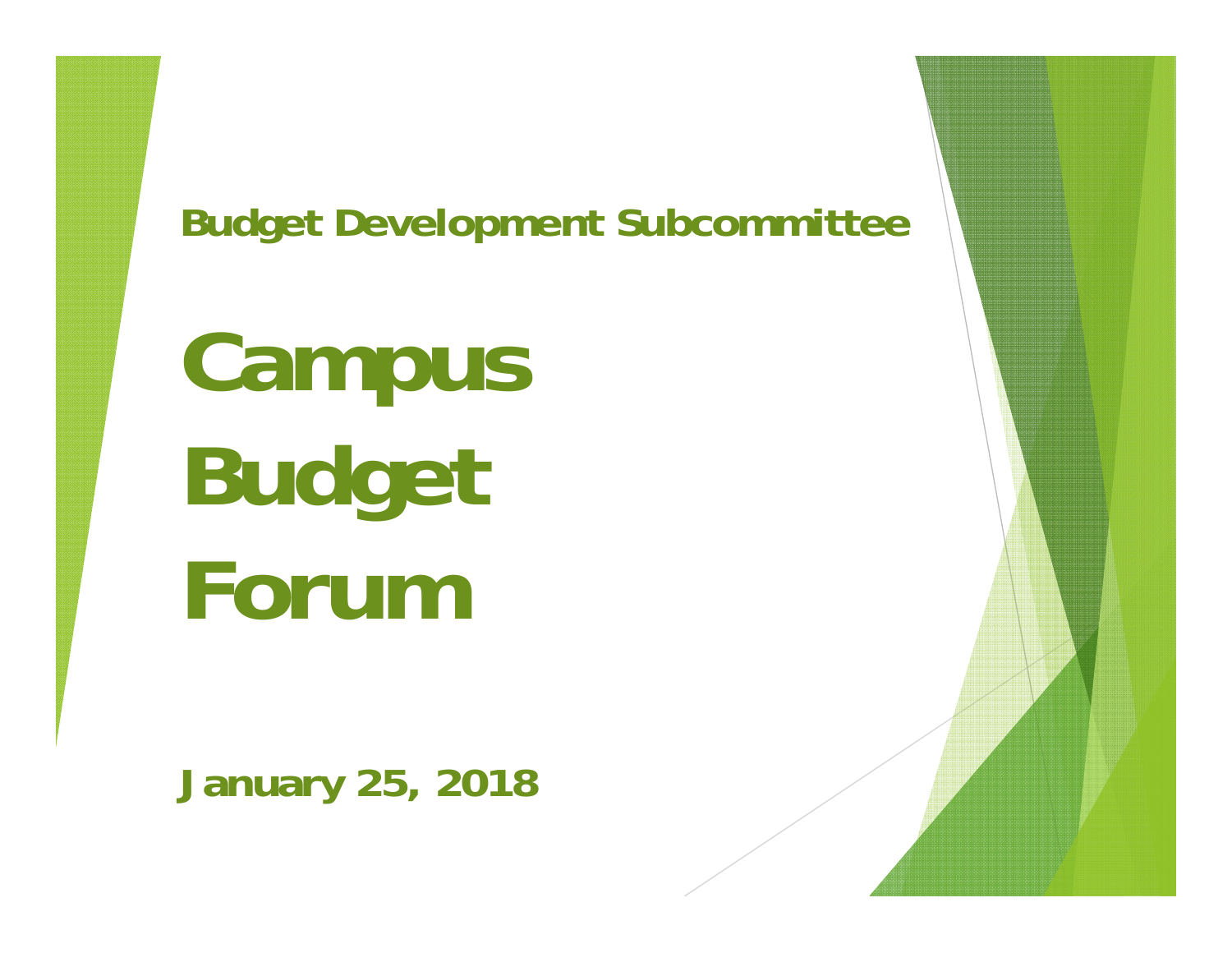## Budget Development Subcommittee

Wilgen Brown Sara FoxPat GriffinGreg Holmes Brian Kelly Bobby Kirkpatrick

Phil MartinezAdrienne MitchellMary Parthemer Brett RowlettJim SaltJennifer Steele

Remote Access: https://www.lanecc.edu/it/media/live-streaming

Budget Blog: https://blogs.lanecc.edu/budget/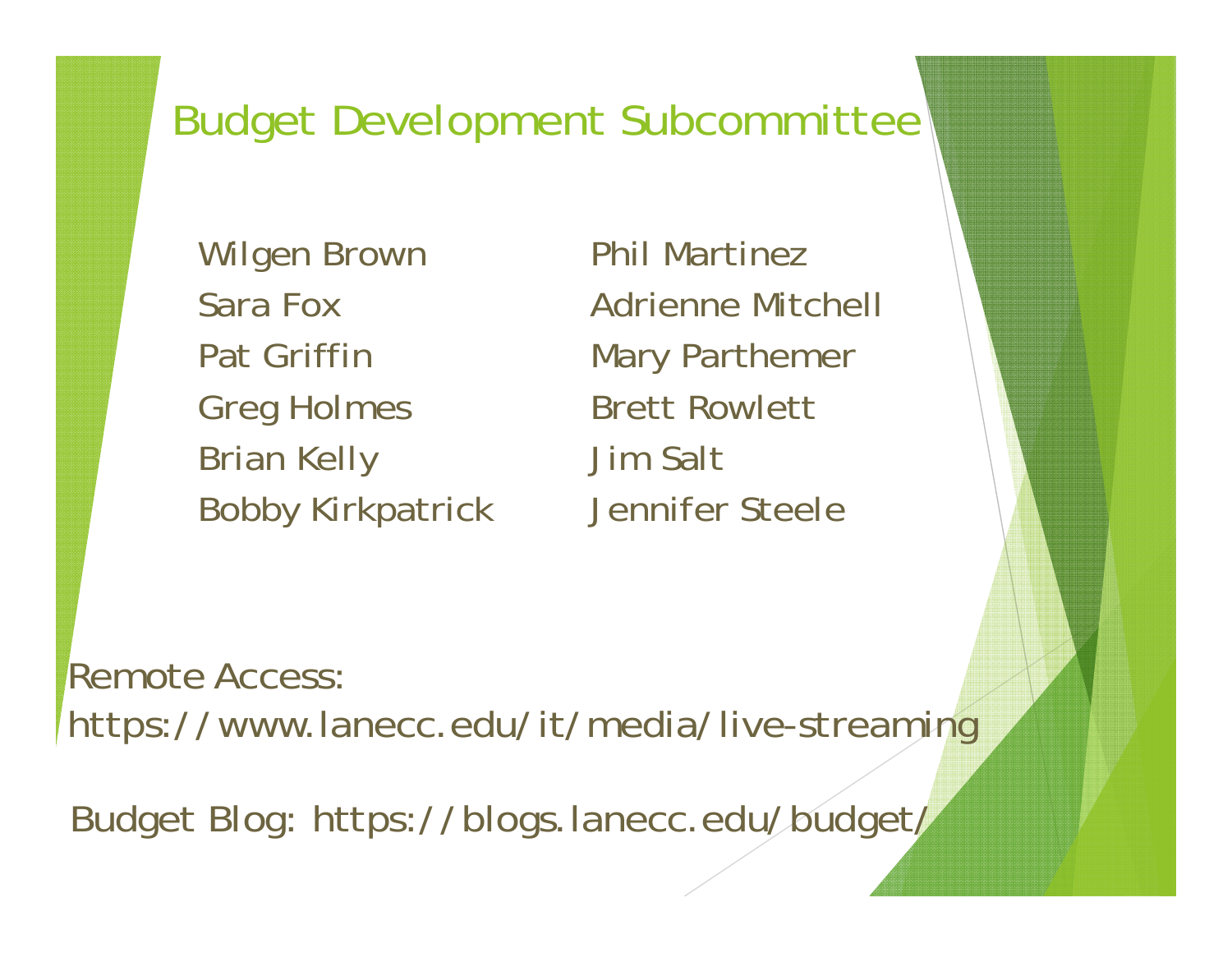# Agenda

Budget Development Subcommittee Calendar, Role and Timelines

Budget Outlook

Discussion Topics:

**Efficiencies** Enrollment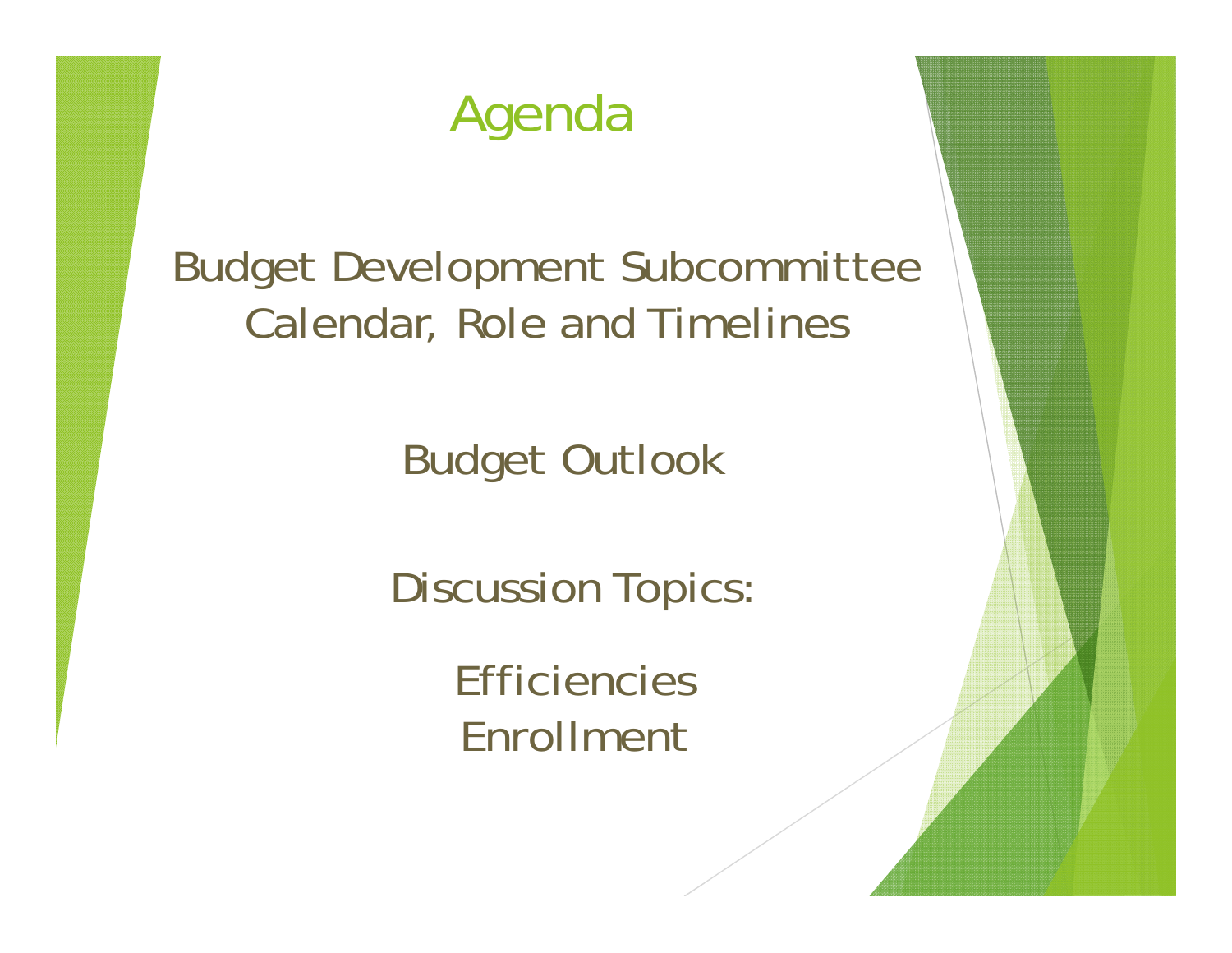## Budget Development Subcommittee

### **Subcommittee Purpose**

*Support the annual budget development process through representative engagement, and provide balanced budget recommendations to college council*

### **Scope of Work**

*The Budget Development Subcommittee is responsible for supporting the annual budget development process by: engaging stakeholders and fostering dialogue; reviewing and approving budget assumptions, balancing levers and balancing proposals; providing balanced budget recommendations to College Council, and evaluating and recommending changes to the annual budget process. The subcommittee strives to reach a consensus balanced budget.*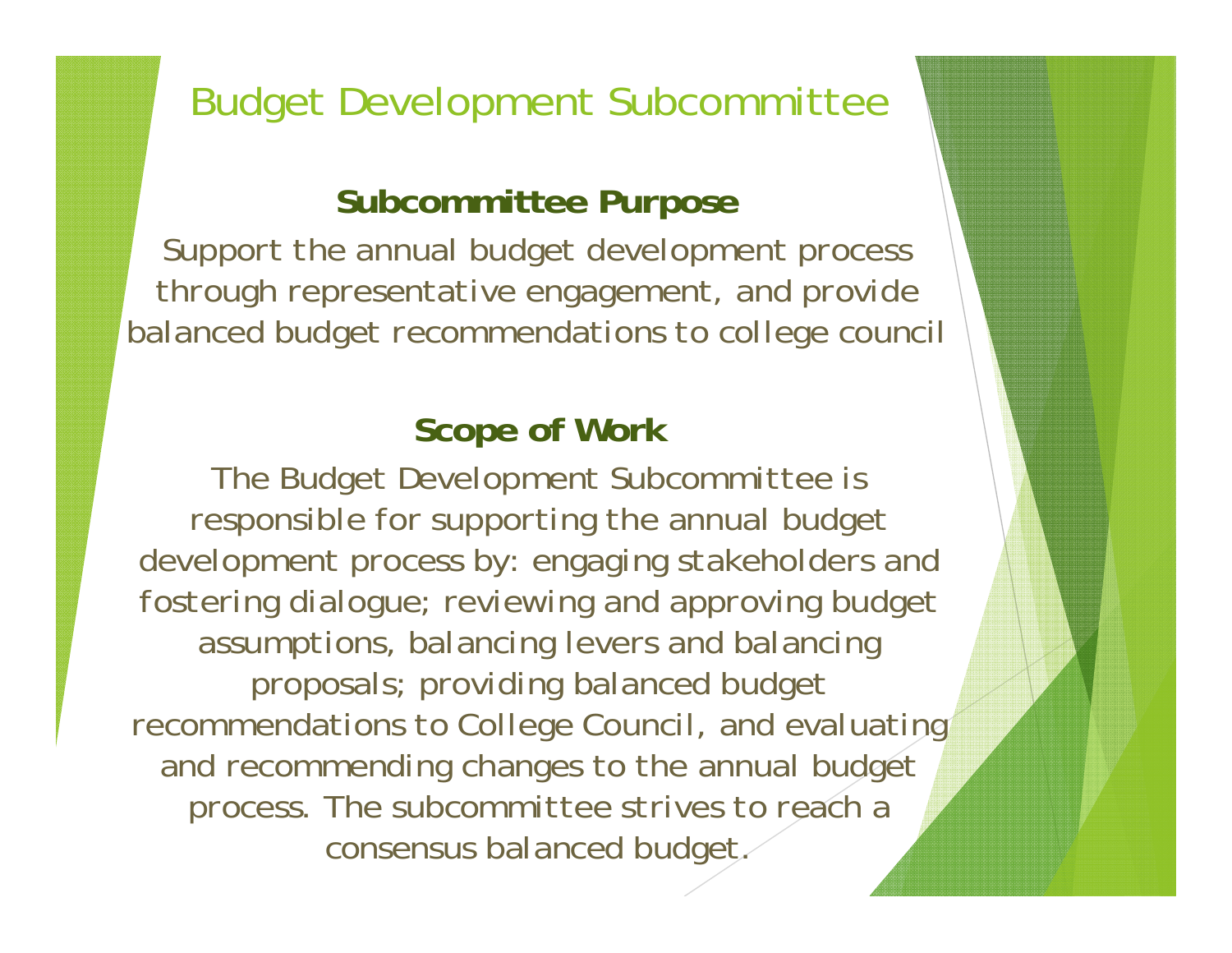| <b>Fall Term</b>                                                                                                                                                                                              | <b>Winter Term</b>                                                                                                                                                                                                                                      | <b>Spring Term</b>                                                                             |
|---------------------------------------------------------------------------------------------------------------------------------------------------------------------------------------------------------------|---------------------------------------------------------------------------------------------------------------------------------------------------------------------------------------------------------------------------------------------------------|------------------------------------------------------------------------------------------------|
| October<br>• Committee convened<br>November<br>• Develop annual<br>calendar/work plan<br>December<br>• Review data<br>elements, principles<br>and criteria<br>· Review budget<br>execution from prior<br>year | <b>January</b><br>• Develop balancing<br>worksheet<br>• Develop assumptions and<br>scenarios<br>• Develop enrollment<br>estimate<br>• Hold campus forum<br>February<br>• Present initial balancing<br>proposals to College<br><b>Council and campus</b> | April<br>· Discuss updates,<br>amendments and<br>adjustments with<br><b>Board of Education</b> |
|                                                                                                                                                                                                               | March<br>• Present balancing<br>proposals to Board of                                                                                                                                                                                                   |                                                                                                |

Education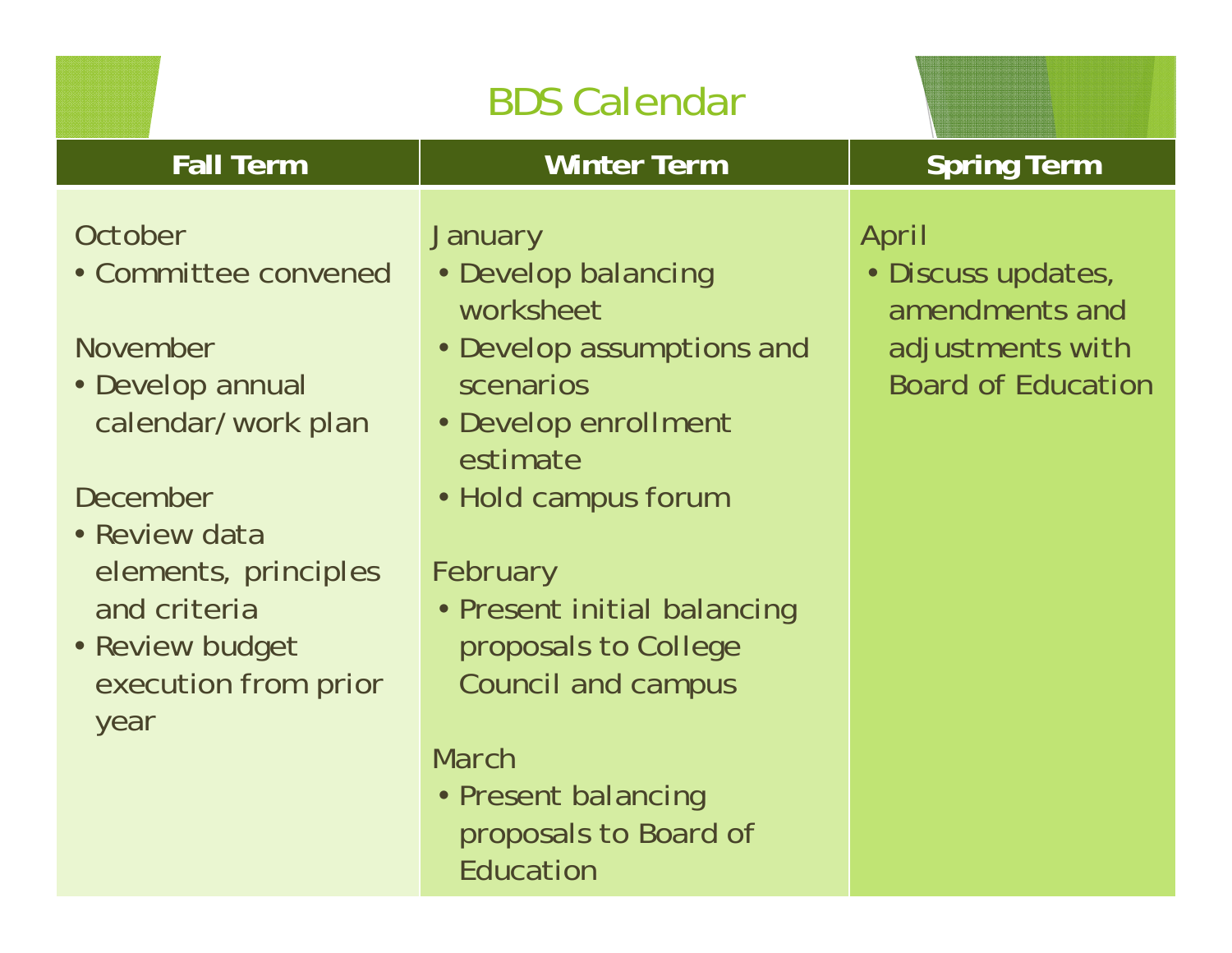## Budget Outlook

| FY2017 - FY2019                                               |                      | 1.11.18                 | 1.11.18       |
|---------------------------------------------------------------|----------------------|-------------------------|---------------|
| <b>Projection Estimate</b>                                    |                      |                         |               |
| January 11, 2018                                              | <b>FY2017 Actual</b> | <b>FY2018</b>           | <b>FY2019</b> |
|                                                               | Funds I & IX         | <b>Funds I &amp; IX</b> | Funds I & IX  |
|                                                               | 4.3% CR decrease     | -5% CR decrease         | -0% CR change |
| <b>REVENUE</b>                                                |                      |                         |               |
| Intergovernmental                                             | 45,976,901           | 43,811,400              | 44,396,400    |
| <b>Tuition &amp; Fees</b>                                     | 32,704,615           | 33,921,000              | 34,377,400    |
| <b>Other Revenue Sources</b>                                  | 7,414,765            | 7,383,000               | 7,383,000     |
| <b>Operating Transfers In</b>                                 | 1,559,137            | 2,084,700               | 1,777,500     |
|                                                               | 87,655,418           | 87,200,100              | 87,934,300    |
|                                                               |                      |                         |               |
| <b>EXPENDITURES</b>                                           |                      |                         |               |
| Personnel                                                     | 74,108,538           | 74,599,764              | 74,875,884    |
| <b>Other Expenditures</b>                                     | 13,707,095           | 13,246,100              | 13,817,000    |
| <b>Operating Transfers Out</b>                                | 3,266,084            | 2,159,200               | 2,444,500     |
|                                                               | 91,081,717           | 90,005,064              | 91,137,384    |
|                                                               |                      |                         |               |
| Revenue Over/Under Expenditures *<br>(Change in Fund Balance) | (3,426,299)          | (2,804,964)             | (3,203,084)   |
| *Does not include PERS reserve draw down                      |                      |                         |               |

www.lanecc.edu/budget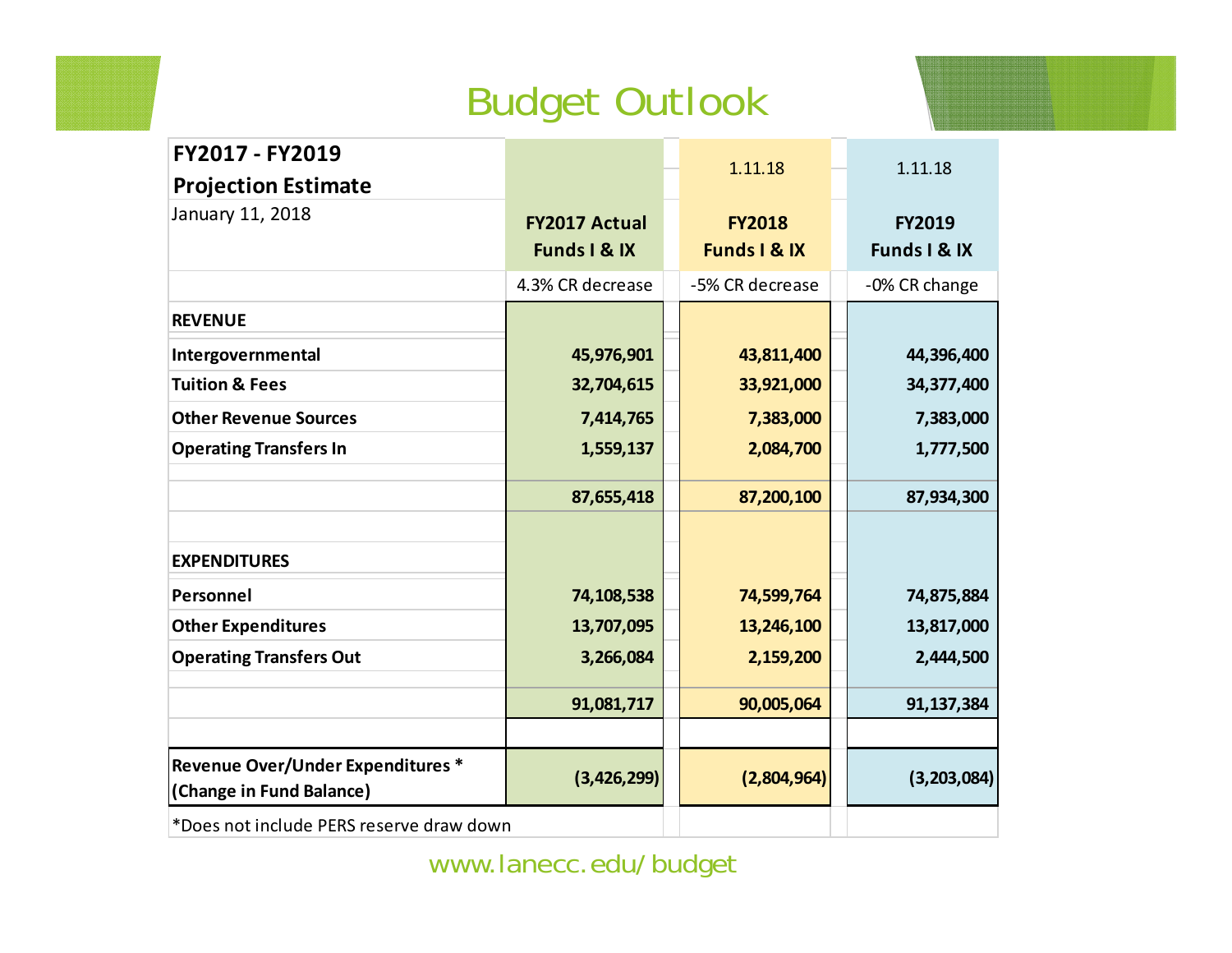## Balancing Levers

### **Revenue**

- Tuition
- Student Fees
- Administrative **Recovery**
- Entrepreneurial **Activities**

### **Other Considerations**

- Personnel Cost Adjustments
- Fund Balance/Reserves
- Deferred Maintenance
- PERS Cost Escalation

### **Expense**

- Early Separation Incentives
- Vacancies
- Efficiencies & Restructuring
- Contracted Positions
- Part-Time Faculty & Staff
- Materials & Services, Travel
- Capital Outlay
- Major Maintenance
- Program & Service **Reductions**
- Outsourcing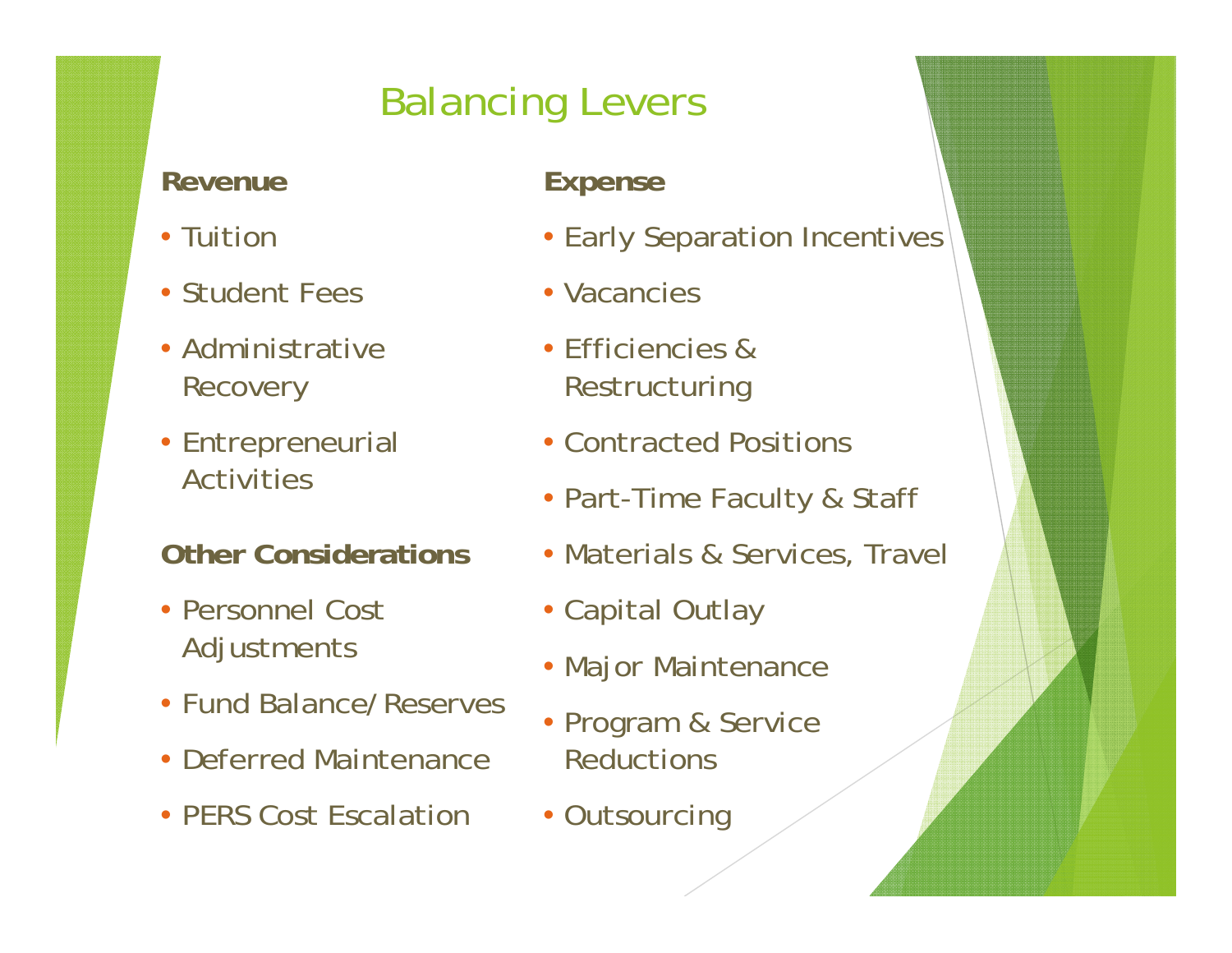**2017-2018 Institutional Priorities**

Transfer Education

Developmental Education

Quality Online Instruction, Curricula and Course Materials

Program Revision

Sustain and Expand Program Review

Develop Collegewide Assessment of Student Learning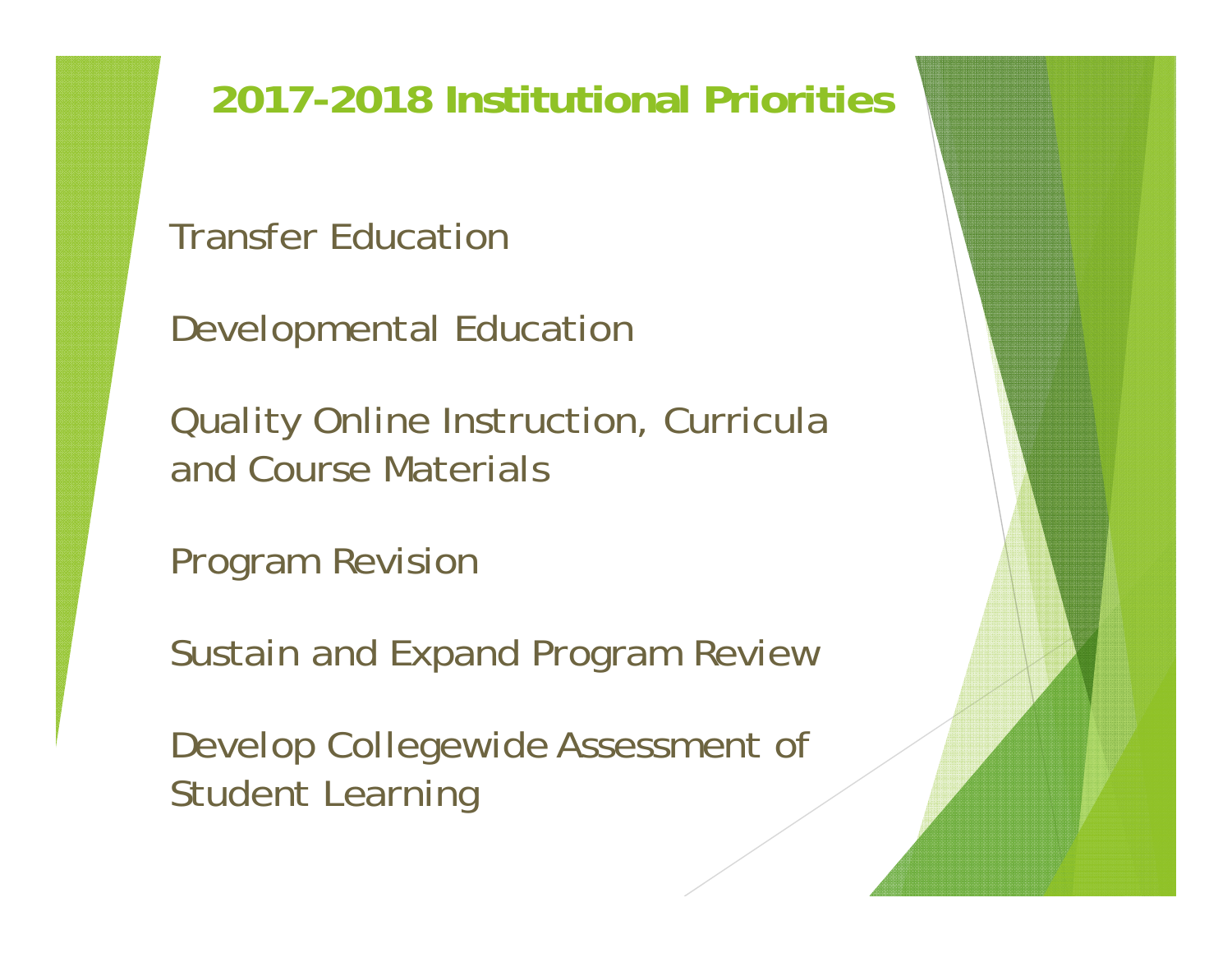



# **Plans & Priorities**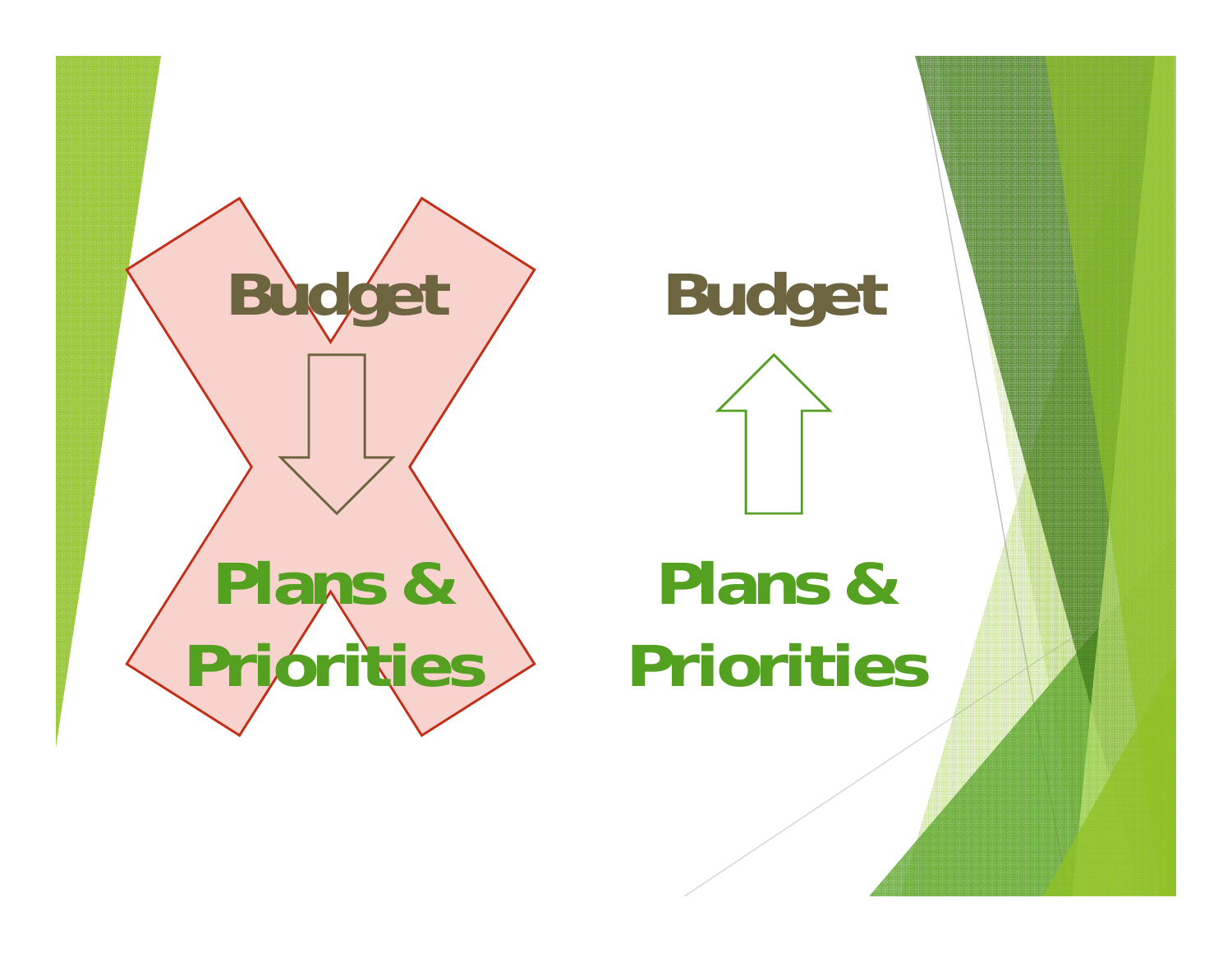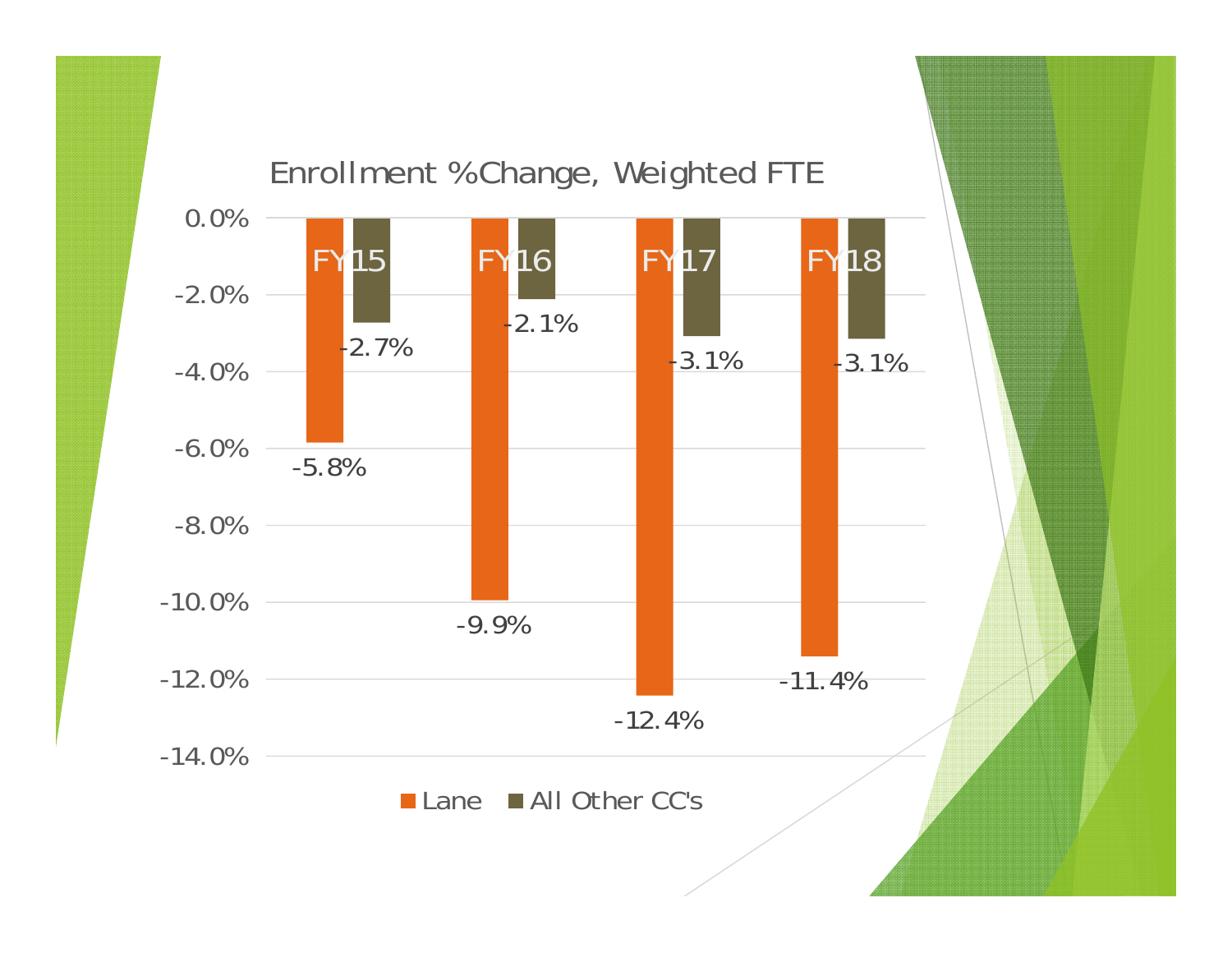| COMMUNITY COLLEGE SUPPORT FUND (CCSF) |                |                                       |                            |                                       |          |  |
|---------------------------------------|----------------|---------------------------------------|----------------------------|---------------------------------------|----------|--|
|                                       |                | 2014-15                               |                            | 2017-18                               |          |  |
| <b>College</b>                        |                | <b>Total CCSF</b><br><b>Resources</b> |                            | <b>Total CCSF</b><br><b>Resources</b> | % Change |  |
| <b>Blue Mountain</b>                  | $\mathfrak{L}$ | 4,544,618                             | $\boldsymbol{\mathsf{S}}$  | 5,171,989                             | 13.8%    |  |
| <b>Central Oregon</b>                 |                | 7,585,792                             |                            | 9,073,473                             | 19.6%    |  |
| Chemeketa                             | $\mathfrak{L}$ | 26,843,332                            | $\boldsymbol{\mathcal{L}}$ | 32,086,759                            | 19.5%    |  |
| <b>Clackamas</b>                      |                | 13,049,946                            |                            | 15,738,277                            | 20.6%    |  |
| Clatsop                               | $\mathfrak{P}$ | 1,792,364                             | $\boldsymbol{\mathcal{L}}$ | 2,619,598                             | 46.2%    |  |
| <b>Columbia Gorge</b>                 |                | 3,967,920                             |                            | 4,240,684                             | 6.9%     |  |
| Klamath                               | $\mathfrak{S}$ | 5,021,439                             | $\boldsymbol{\mathsf{S}}$  | 7,424,165                             | 47.8%    |  |
| Lane                                  |                | 31,236,954                            |                            | 24,461,565                            | $-21.7%$ |  |
| Linn Benton                           | $\mathfrak{L}$ | 18,082,562                            | $\boldsymbol{\mathcal{S}}$ | 20,335,372                            | 12.5%    |  |
| Mt. Hood                              |                | 24,952,774                            |                            | 27,884,403                            | 11.7%    |  |
| <b>Oregon Coast</b>                   | $\mathfrak{L}$ | 1,517,409                             | $\boldsymbol{\mathsf{S}}$  | 1,837,982                             | 21.1%    |  |
| Portland                              |                | 71,802,445                            |                            | 94, 343, 945                          | 31.4%    |  |
| Rogue                                 | $\mathfrak{P}$ | 8,438,820                             | $\boldsymbol{\mathcal{L}}$ | 9,420,197                             | 11.6%    |  |
| Southwestern Oregon                   |                | 6,259,771                             |                            | 7,645,316                             | 22.1%    |  |
| Tillamook Bay                         | \$             | 1,062,688                             | \$                         | 1,613,456                             | 51,8%    |  |
| <b>Treasure Valley</b>                |                | 6,609,040                             |                            | 6,981,388                             | 5.6%     |  |
| Umpqua                                | \$             | 10,427,717                            | $\boldsymbol{\mathsf{S}}$  | 11, 159, 522                          | 7.0%     |  |
| <b>Totals</b>                         | \$             | 243, 195, 591                         | \$                         | 282,038,092                           | 16.0%    |  |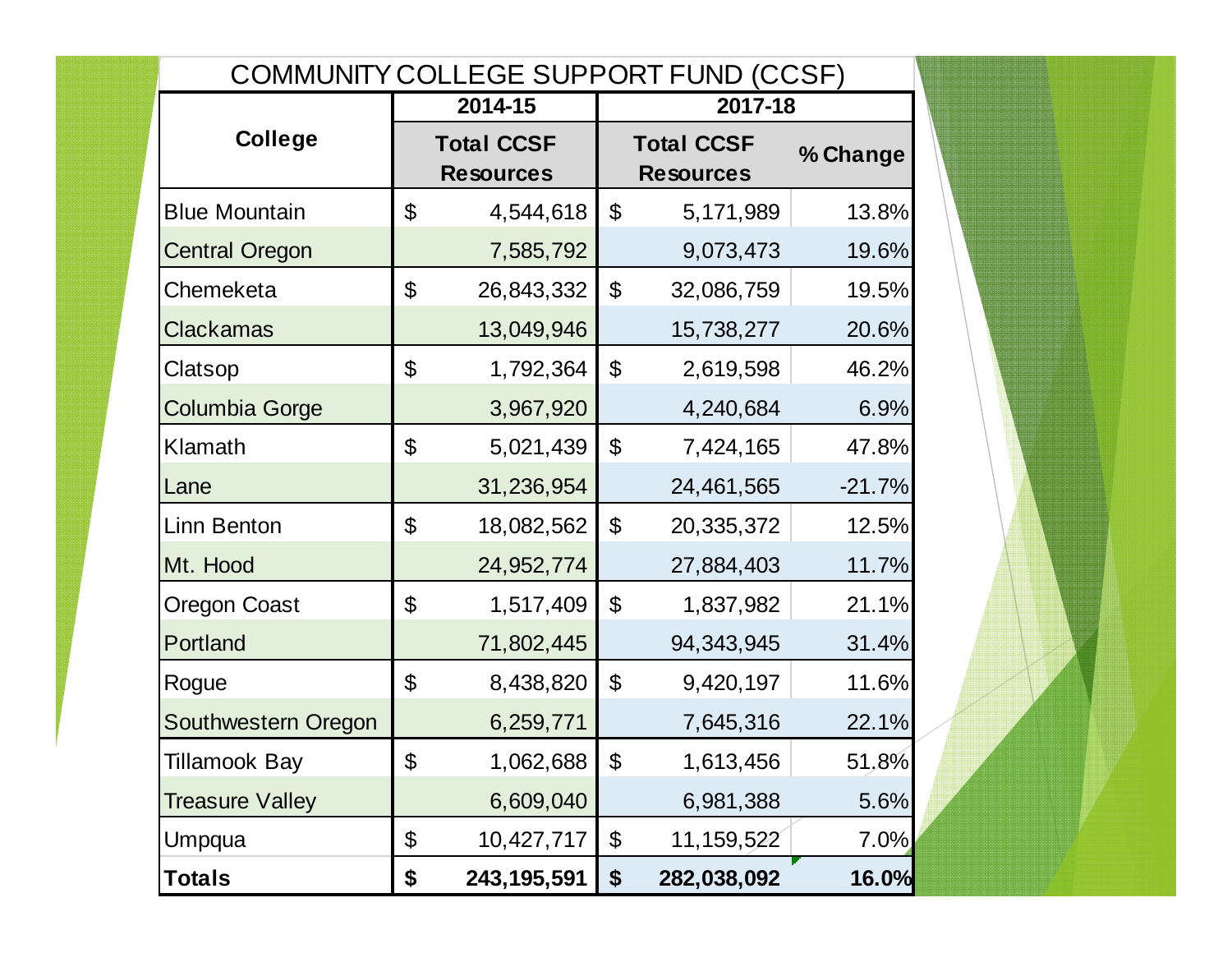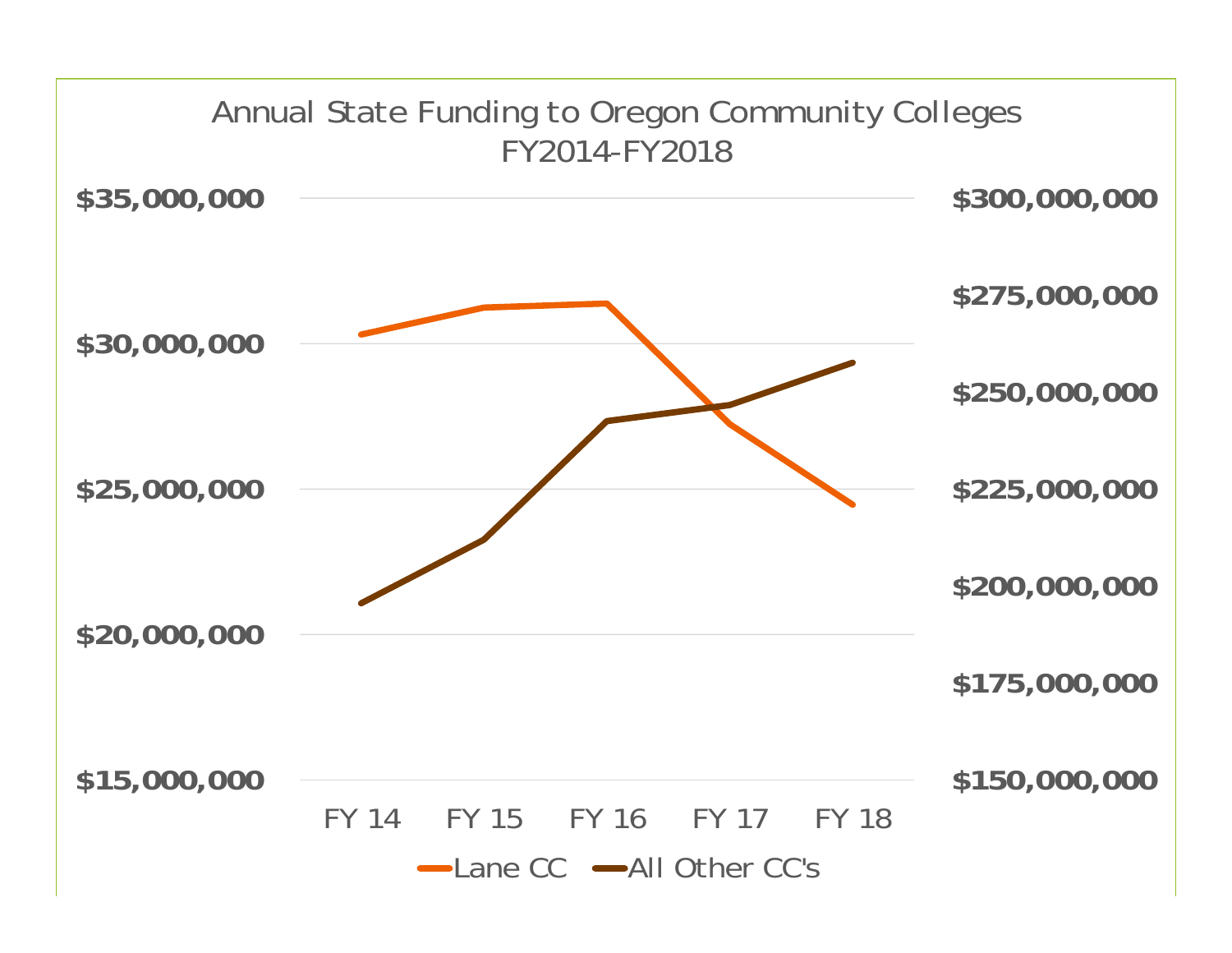## Efficiencies

## How can we approach our work differently to improve efficiencies at Lane?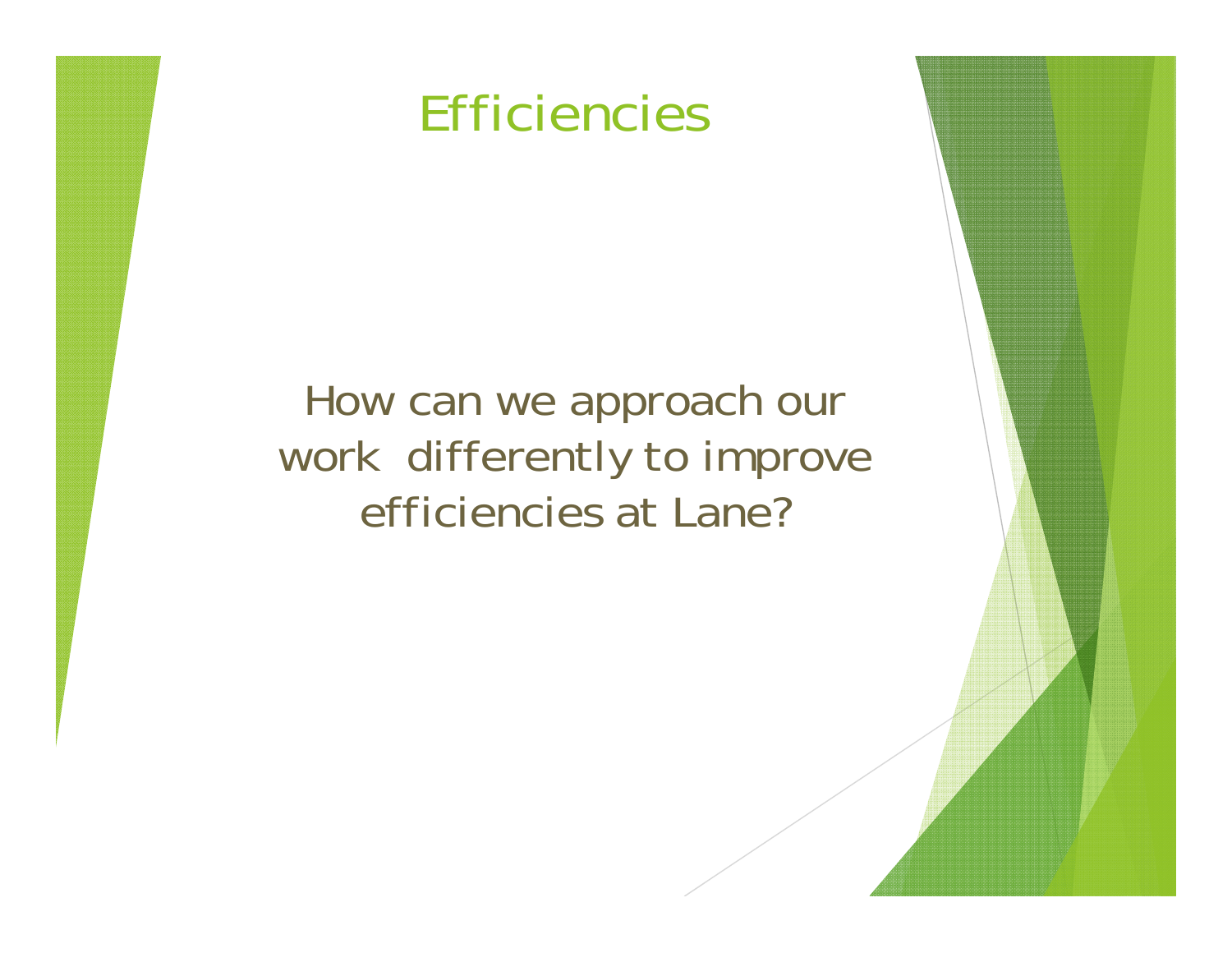# Enrollment Management

**What it was…**

### Historically…

- Increasing enrollment through recruitment and financial aid packages
- More is better
- **Service Service** Revenue based
- er<br>19 "Student Success" = graduation rates
- Recruit and focus on those students most likely to "Succeed"
- **Student Affairs recruits**
- $\mathcal{L}_{\mathcal{A}}$ Academic Affairs teaches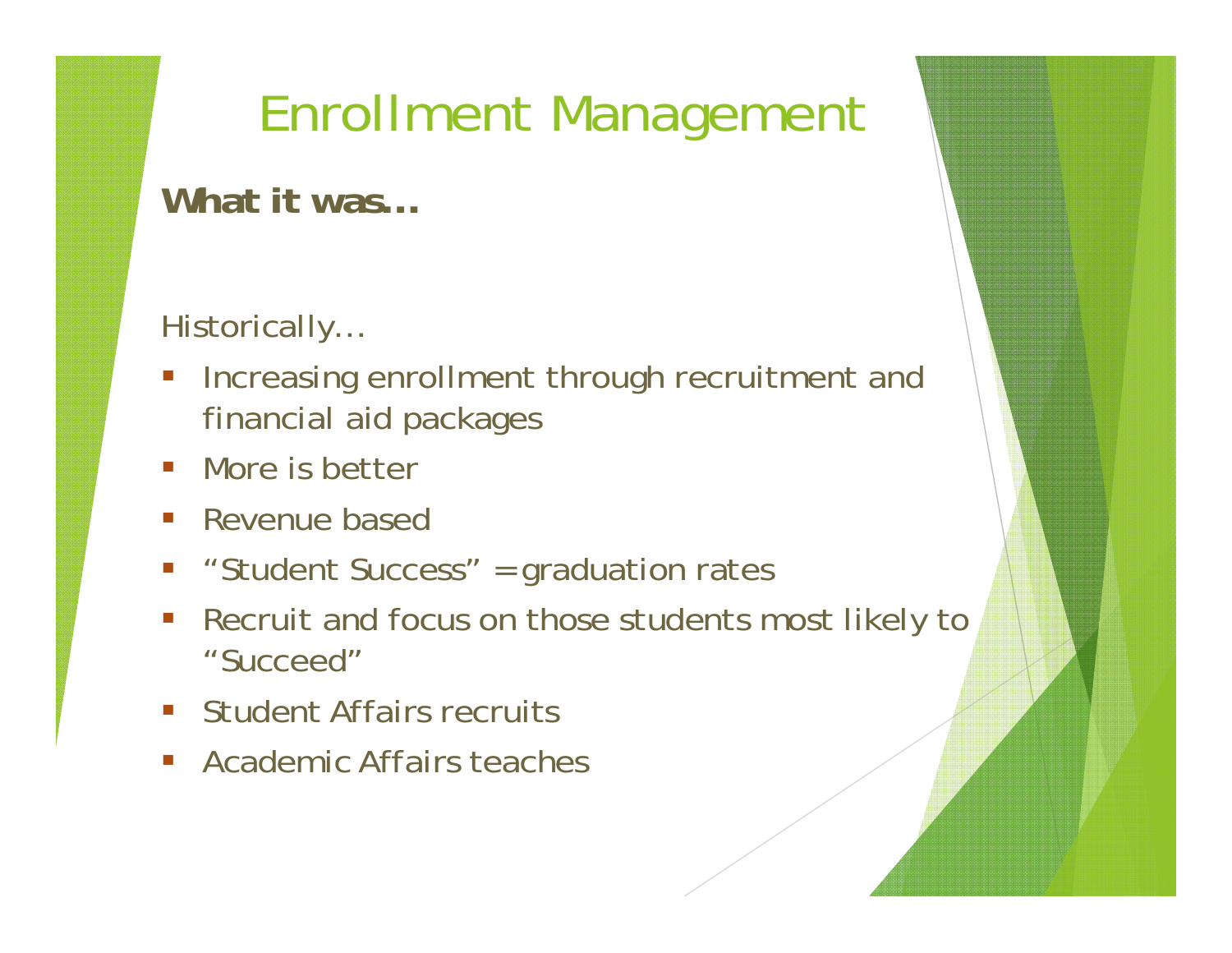# Enrollment Management

**What it is…**

Planned strategies and tactics to shape enrollment that is best for the college and includes:

- er<br>19 FTE goals--- determining, achieving, and maintaining optimal enrollment
- **Service Service** Data driven decision making
- er<br>19 Creative generation of FTE
- Promoting student success
- er<br>19 Effective academic programs
- $\mathcal{L}_{\mathcal{A}}$ Financial planning
- **Service Service** Organizational efficiency
- er<br>19 Improved services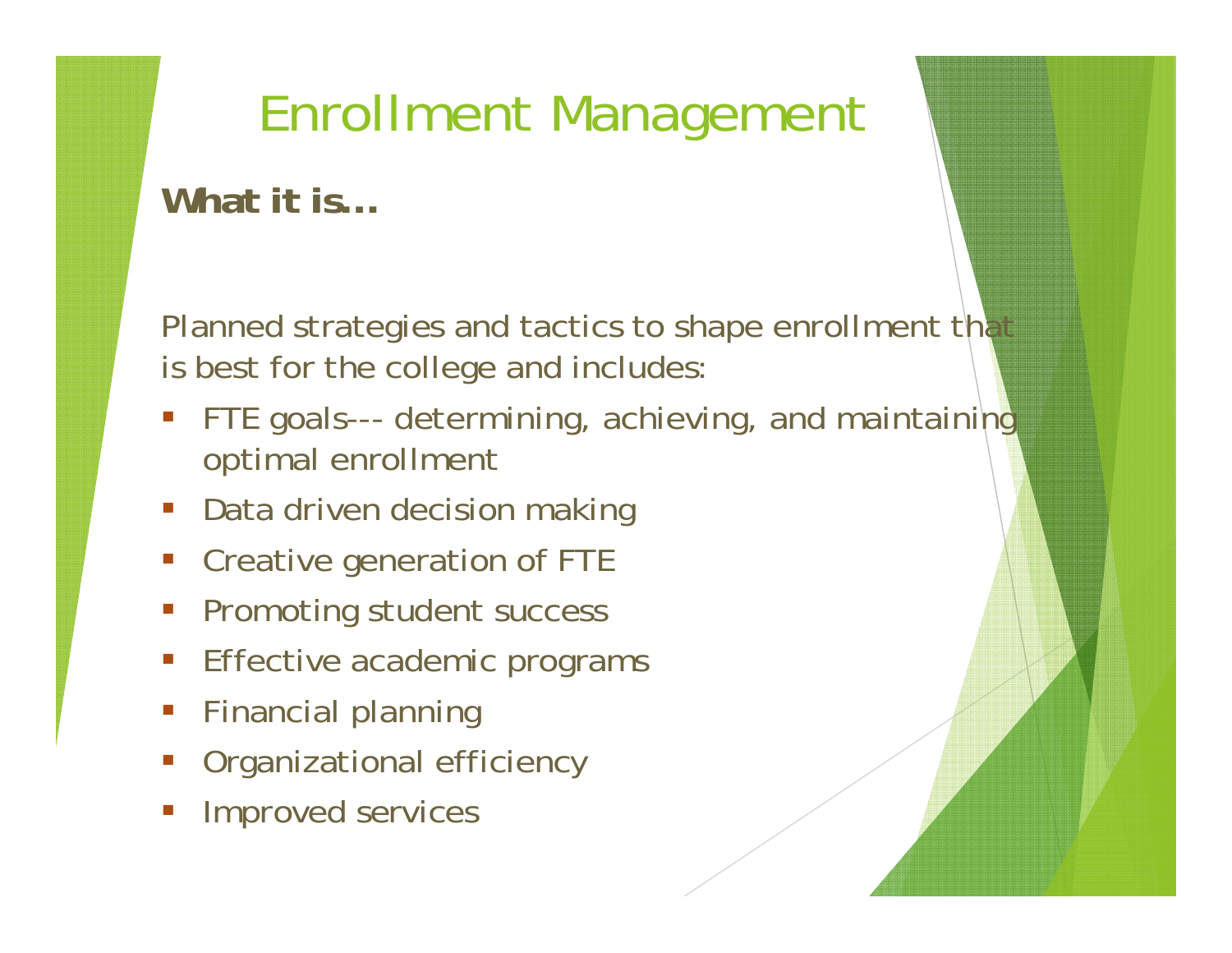# Enrollment Management

### **What else it could/should be…**

- П Realistic expectations given our mission, facility and community
- П Exploration of new/untapped populations and delivery models
- П Creative and/or segmented recruitment/marketing that responds to changing demographics, community needs, and different populations
- П Collegewide culture of structured student success activities and programs
- П Structured, intentional and balanced academic offerings based on career and transfer preparation
- $\mathcal{L}_{\mathcal{A}}$ Assisted long-term financial planning
- П Organizational efficiency in academic scheduling and services
- $\mathcal{L}_{\mathcal{A}}$ Multiple measures of "Success"
- $\mathbb{R}^2$ Look outside the institution for ideas and best practices
- П Use external partnerships
- П Using technology to support the student experience
- $\mathcal{L}_{\mathcal{A}}$ **Everyone's responsibility and focus**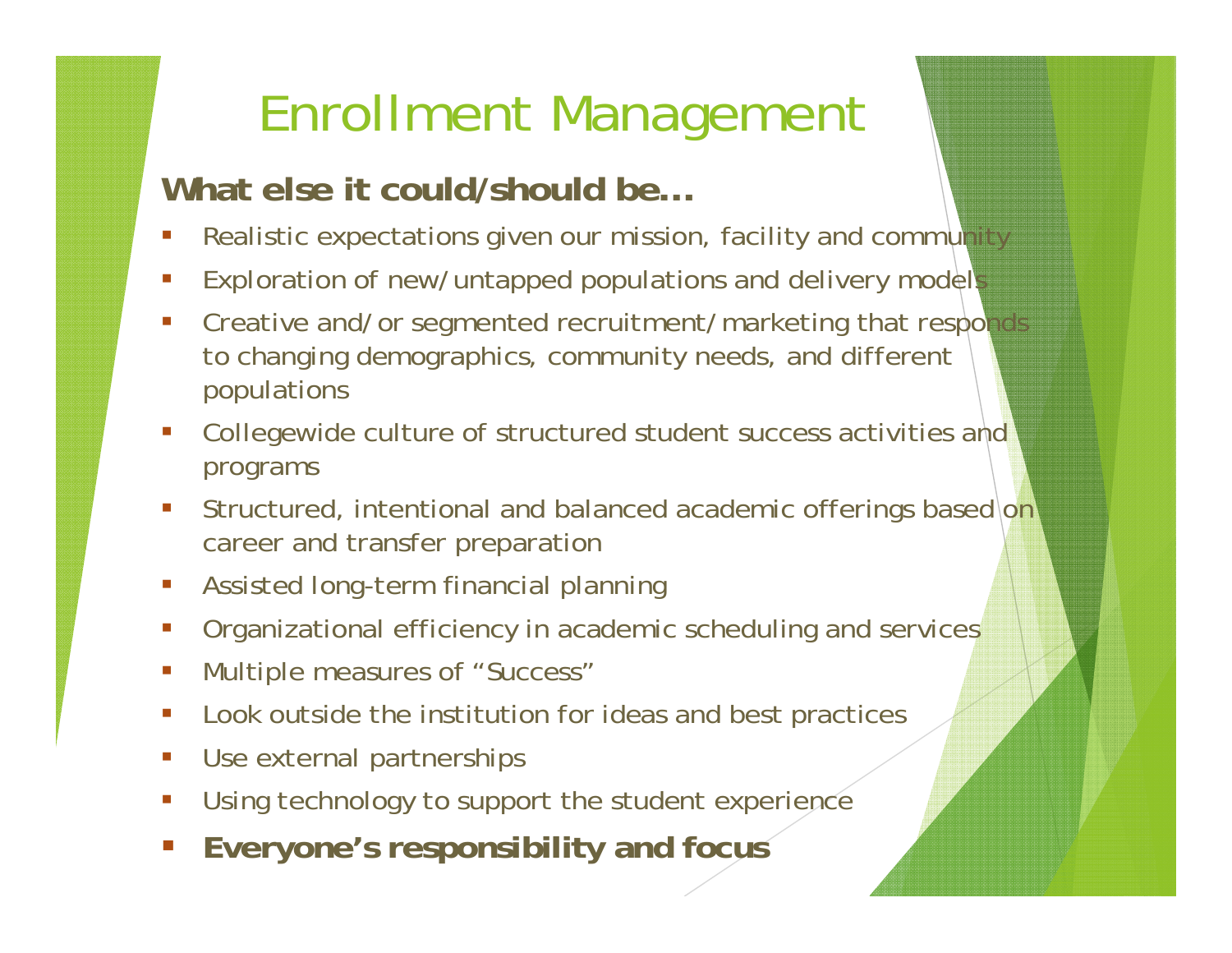

## How can we grow enrollment at Lane?